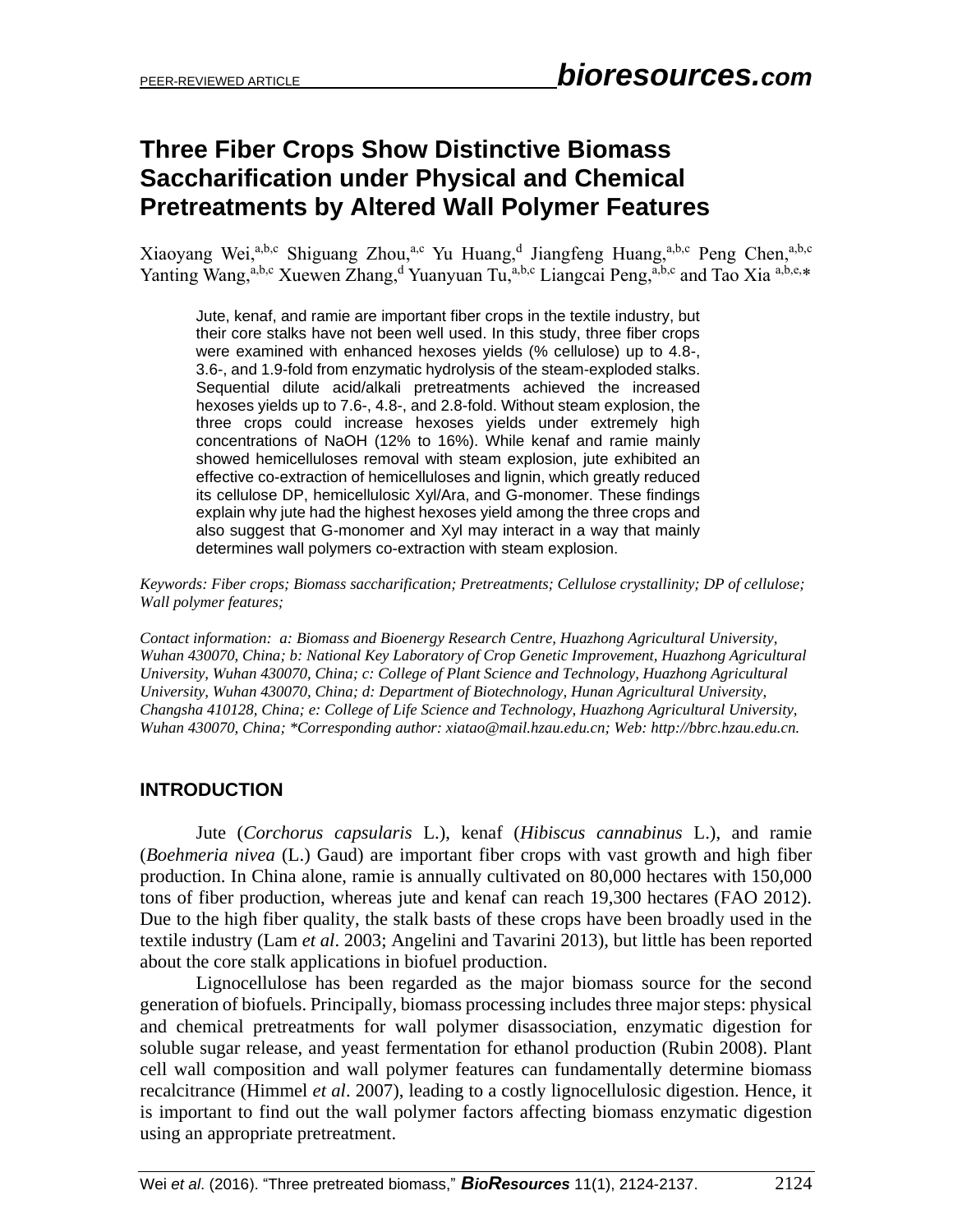Acids and alkalis, such as  $H_2SO_4$  and NaOH, are the classical chemicals used in biomass pretreatments. Generally, alkali pretreatment can mostly extract entire wall polymers by disassociation of hydrogen bonds, whereas acid pretreatment partially releases monosaccharides, oligosaccharides, and lignin monomers (Dien *et al*. 2006; Hendriks and Zeeman 2009; Kumar *et al*. 2009; Jordan and Bowman 2012). Steam explosion has been regarded as an economical and environmentally friendly pretreatment that greatly reduces biomass particle size and extracts wall polymers (Jørgensen *et al.* 2007; Alvira *et al.* 2010). Although both physical and chemical pretreatments have been applied to many plants, it remains to test their effectiveness in jute, kenaf, and ramie.

Plant cell walls are composed mainly of cellulose, hemicelluloses, and lignin. Cellulose crystallinity and degree of polymerization (DP) have been characterized as negative factors affecting biomass digestibility (Chang and Holtzapple 2000; Klemm *et al.* 2005; Pan *et al*. 2008; Xu *et al*. 2012; Zhang *et al*. 2013). Furthermore, the hemicellulose content is negatively correlated with the degree of cellulose crystallinity for high biomass saccharification under H<sub>2</sub>SO<sub>4</sub> and NaOH pretreatments in many plant species examined (Xu *et al*. 2012; Zhang *et al.* 2013; Wu *et al*. 2013; Jia *et al*. 2014). In particular, arabinose substitution degree of xylans (reverse Xyl/Ara) has been discovered as a positive factor relative to biomass digestibility upon various chemical pretreatments (Wu *et al*. 2013; Li *et al*. 2013).

By comparison, lignin can greatly contribute to lignocellulosic recalcitrance (Baucher *et al.* 1999; Chen and Dixon 2007; Alvira *et al.* 2010), but it may play dual roles in biomass enzymatic digestions distinctive in different plant species (Boerjan *et al*. 2003; Klinke *et al*. 2004; Studer *et al*. 2011; Xu *et al*. 2012). The positive effect of lignin in certain cases may be due to two major actions: (1) The minor lignin-hemicelluloses complex could maintain cellulose microfibres at native state for cellulase enzyme accessible after physical and chemical pretreatment (Li *et al*. 2014c); (2) The increased three monolignols in genetic mutants and transgenic plants could not be well associated as a complete lignin-carbohydrate complex, resulting in open cell walls for cellulase enzyme loading and accession (Li *et al*. 2014d). However, those wall polymer features have not been well examined for their impacts on biomass enzymatic digestibility in three fiber crops under physical pretreatments, in particular in the case of steam explosion.

In the present work steam explosion was performed under moderate conditions, followed by chemical (H2SO4, NaOH) pretreatments with the core stalks in the three fiber crops. Then, their sequential biomass enzymatic saccharification was compared by calculating hexose yields released. Finally, the steam explosion action modes were characterized relative to the extraction of cell wall polymers and the alterations of those extracted substances that were distinctive among the fiber crops.

#### **EXPERIMENTAL**

#### **Plant Samples**

Jute (*C. capsularis* L.), kenaf (*H. cannabinus* L*.)* and ramie (*B. nivea* (L.) Gaud) were grown in the experimental field, Hunan, China. The mature stalks of 5 to 10 plants of each species were harvested, dried at 50  $^{\circ}$ C, and ground into powders passing through a 40-mesh screen.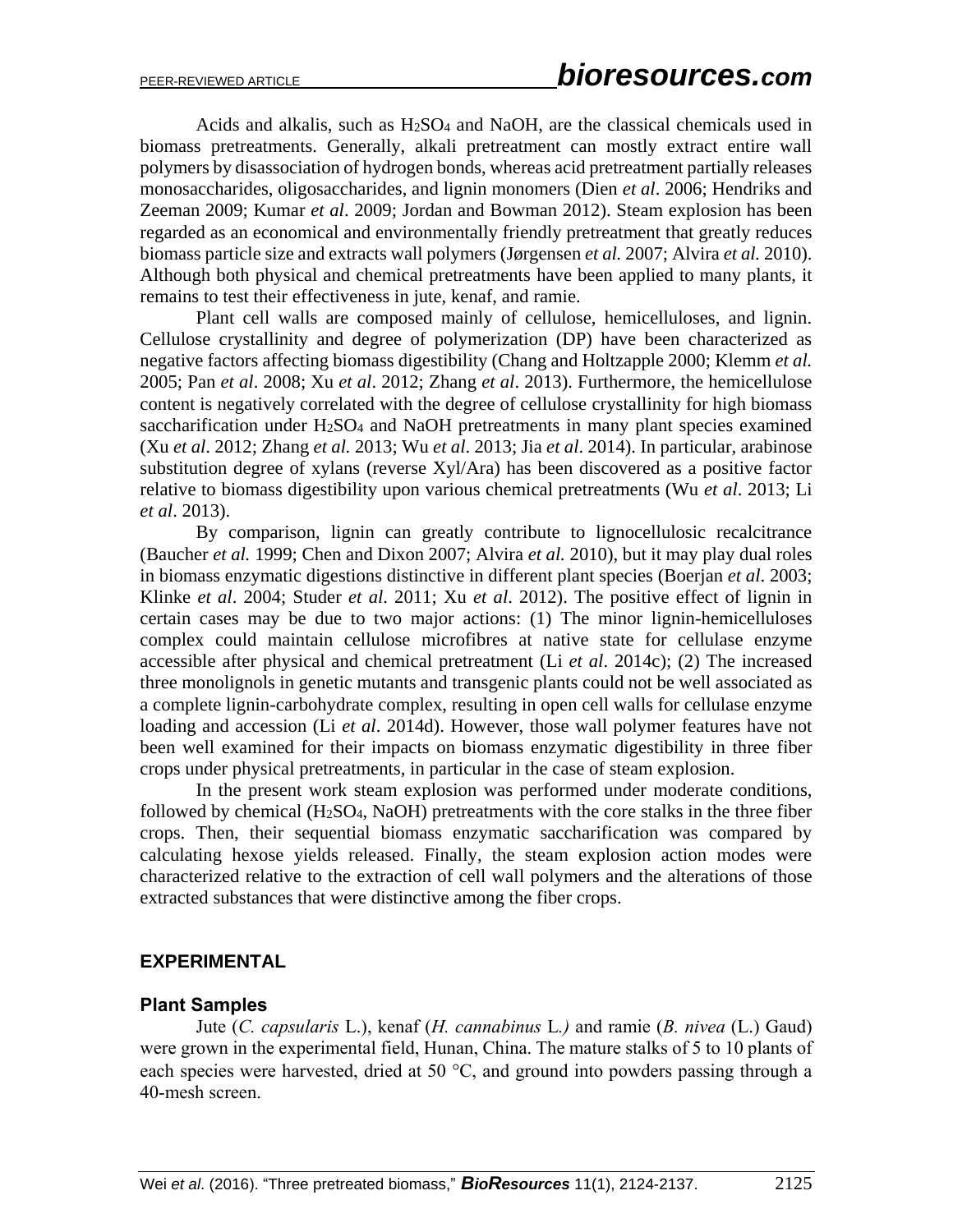## **Plant Cell Wall Fractionation**

The procedure of plant cell wall fractionation was used to extract wall polymers as described by Peng *et al.* (2000). All experiments were carried out in triplicate.

## **Colorimetric Assay of Hexoses and Pentoses**

Hexoses and pentoses were, respectively, detected by the anthrone/ $H<sub>2</sub>SO<sub>4</sub>$  and the orcinol/HCl methods as described by Huang *et al.* (2012) using a UV-vis spectrometer (V-1100D, Shanghai MAPADA Instruments Co. Ltd. Shanghai, China). As high pentoses can affect the absorbance reading for hexoses content, the deduction from pentoses reading at 660 nm was carried out for final hexoses calculation. A series of xylose concentrations were analyzed for plotting the standard curve referred for the deduction, which was verified by gas chromatography-mass spectrometry (GC-MS) analysis. D-glucose and D-xylose purchased from Sinopharm Chemical Reagent Co., Ltd. were used in the standard curves drawing for hexoses and pentoses assay. All experiments were conducted in triplicate.

## **Total Lignin and Monolignol Detection by HPLC**

Total lignin content was measured by the two-step acid hydrolysis method as described by Wu *et al*. (2013). All experiments were carried out in triplicate. Monolignols were detected using HPLC according to the method described by Xu *et al*. (2012). Standard chemicals: *p*-Hydroxybenzaldehyde (H), vanillin (G), and syringaldehyde (S) were purchased from Sinopharm Chemical Reagent Co., Ltd.

## **Hemicellulose Monosaccharide Determination by GC-MS**

Total hemicelluloses were calculated by counting total hexoses and pentoses from KOH-extractable and non-KOH-extractable hemicelluloses. Monosaccharides of hemicelluloses were determined using GC-MS (GCMSQP2010 Plus, SHIMADZU Corporation, Japan) as previously described by Li *et al.* (2013). TFA (Trifluoroacetic acid) and *myo*-inositol were obtained from Aladdin Reagent Inc. Acetic anhydride and monosaccharide standards (L-rhamnose, L-arabinose, L-fucose, D-xylose, D-galactose, Dglucose, and D-mannose) were purchased from Sinopharm Chemical Reagent Co., Ltd. *1*- Methylimidazole was obtained from Sigma-Aldrich Co. LLC.

## **Cellulose Crystalline Index Assay**

The X-ray diffraction method was used for determining cellulose crystalline index (CrI) using Rigaku-D/MAX instrument (Uitima III, Japan) as described by Huang *et al.* (2015). Standard error of the CrI method was detected at  $\pm$  0.05 to approximately 0.15 using five representative samples in triplicate.

## **Detection of Polymerization Degree of Crystalline Cellulose**

Degree of polymerization (DP) of crystalline cellulose was measured using the viscosity method (Puri 1984; Kumar and Kothari 1999) as described by Zhang *et al.* (2013). All experiments were performed in triplicate

## **Steam Explosion and Chemical Pretreatments**

Steam explosion: Core stalk samples were cut into 5 to 8 cm lengths and sprayed with deionized water to 50% moisture for steam explosion. The chopped cotton stalk samples (200 g, dry matter) were put into a 5 L steam explosion reactor (QBS-200, Hebi Zhengdao Machine Factory, Hebi, China), and treated at  $225 \text{ °C}$  (2.5 MPa) for 3 min. The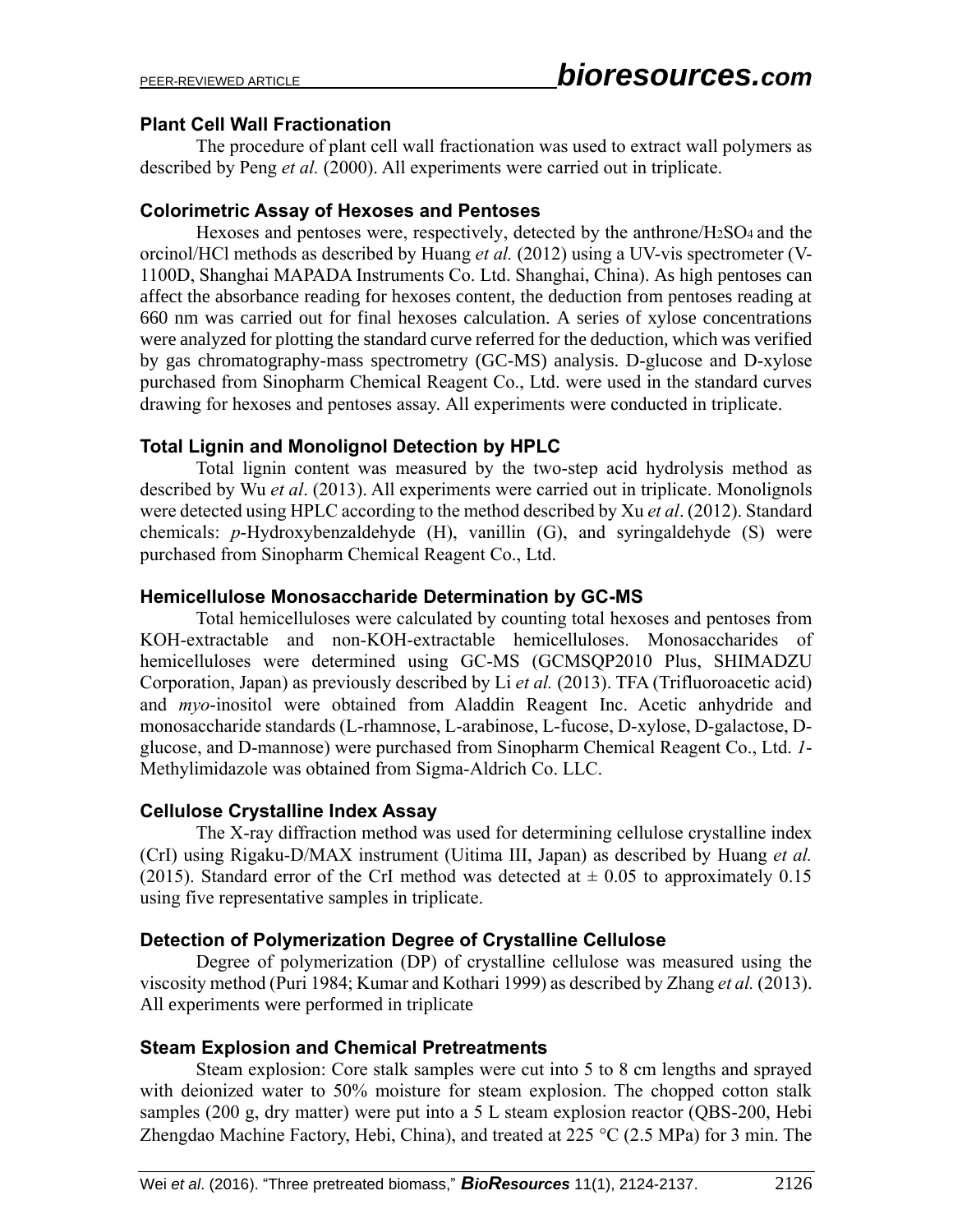severity parameter of steam explosion was calculated to be 4.22 (2.5 MPa/3 min) as described by Huang *et al*. (2015). The steam-exploded samples were dried in air, ground into powders through 40 mesh screen, and stored in dry container until in use.

H2SO<sup>4</sup> pretreatment (solid-liquid ratio, 1:20/g:mL) was carried out as described by Huang *et al.* (2012). The well-mixed biomass samples were added with 6 mL H<sub>2</sub>SO<sub>4</sub> at various concentrations: 1.0%, 2.0%, 4.0%, 8.0%, and 12.0%  $H_2SO_4$  (v/v) used for raw stalk samples, and  $0.25\%$ ,  $0.5\%$ ,  $1.0\%$ , and  $1.5\%$  H<sub>2</sub>SO<sub>4</sub> (v/v) for the steam-exploded samples. The sealed samples were heated at 121  $\degree$ C for 20 min in an autoclave (15 psi), and shaken under 150 rpm for 2 h at 50 °C. After centrifugation at 3,000  $g$  for 5 min, the pellets of samples were washed with 10 mL distilled water for 3 to 5 times until no sugar was detected, and stored at -20  $^{\circ}$ C until in use for enzymatic hydrolysis. All experiments were carried out in triplicate.

NaOH pretreatment (solid-liquid ratio, 1:20/g:mL) was also performed as described by Huang *et al.* (2012) with minor modification. The well-mixed biomass samples were added with 6 mL of NaOH at various concentrations: 1.0%, 2.0%, 4.0%, 8.0%, 12.0%, 16.0%, and 20.0% NaOH (w/v) used for raw stalk samples, and 0.25%, 0.5%, 1.0%, 1.5% NaOH (w/v) for the steam-exploded samples. The sealed samples were shaken at 150 rpm for 2 h at 50 °C, and centrifuged at 3,000 g for 5 min. The pellets of samples were washed with 10 mL distilled water for 3 to 5 times until no sugar was detected, and stored at -20 C until in use for enzymatic hydrolysis. All experiments were carried out in triplicate.

### **Enzymatic Hydrolysis**

The enzymatic hydrolysis was performed according to previous description (Huang *et al*. 2015) with minor modification. The neutralized residues were treated with 6 mL (1.6 g/L) mixed-cellulases (protein concentration,  $\geq 100$ mg/g) containing β-glucanase ( $\geq$ 2.98  $\times$  104 U), cellulase ( $\geq$ 298 U), and xylanase ( $\geq$ 4.8  $\times$  104 U) purchased from Imperial Jade Bio-technology Co., Ltd. and shaken under 150 rpm for 48 h at 50  $^{\circ}$ C. The supernatants were collected, after centrifugation at 3,000 g for 5 minutes, to determining total pentoses and hexoses yields released from enzymatic hydrolysis using a colorimetric assay as described above. The samples only added with 6 mL reaction buffer (Acetate Buffer) were shaken for 48 h at 50  $^{\circ}$ C and regarded as the control. All experiments were carried out in triplicate.

#### **RESULTS AND DISCUSSION**

#### **Extraction of Wall Polymers with Steam Explosion**

Cell wall compositions were determined for jute (*C. capsularis* L.), kenaf (*H. cannabinus* L.), and ramie (*B. nivea* (L.) Gaud). In the mature raw core stalks, these three crops exhibited distinct cell wall compositions (Table 1, Table A.1). Ramie showed a relatively high cellulose level (41.5% dry matter) and low lignin (22.5%), whereas jute had relatively high hemicelluloses content (26.0%; Table A.1), and kenaf had low cellulose content (34.8%; Table A.1). However, all three fiber crops exhibited much higher cellulose levels than that reported for most grass plants (Xu *et al.* 2012; Wu *et al.* 2013; Li *et al.* 2013; Jia *et al.* 2014). Hence, the three fiber crops could provide cellulose-rich biomass in the core stalks.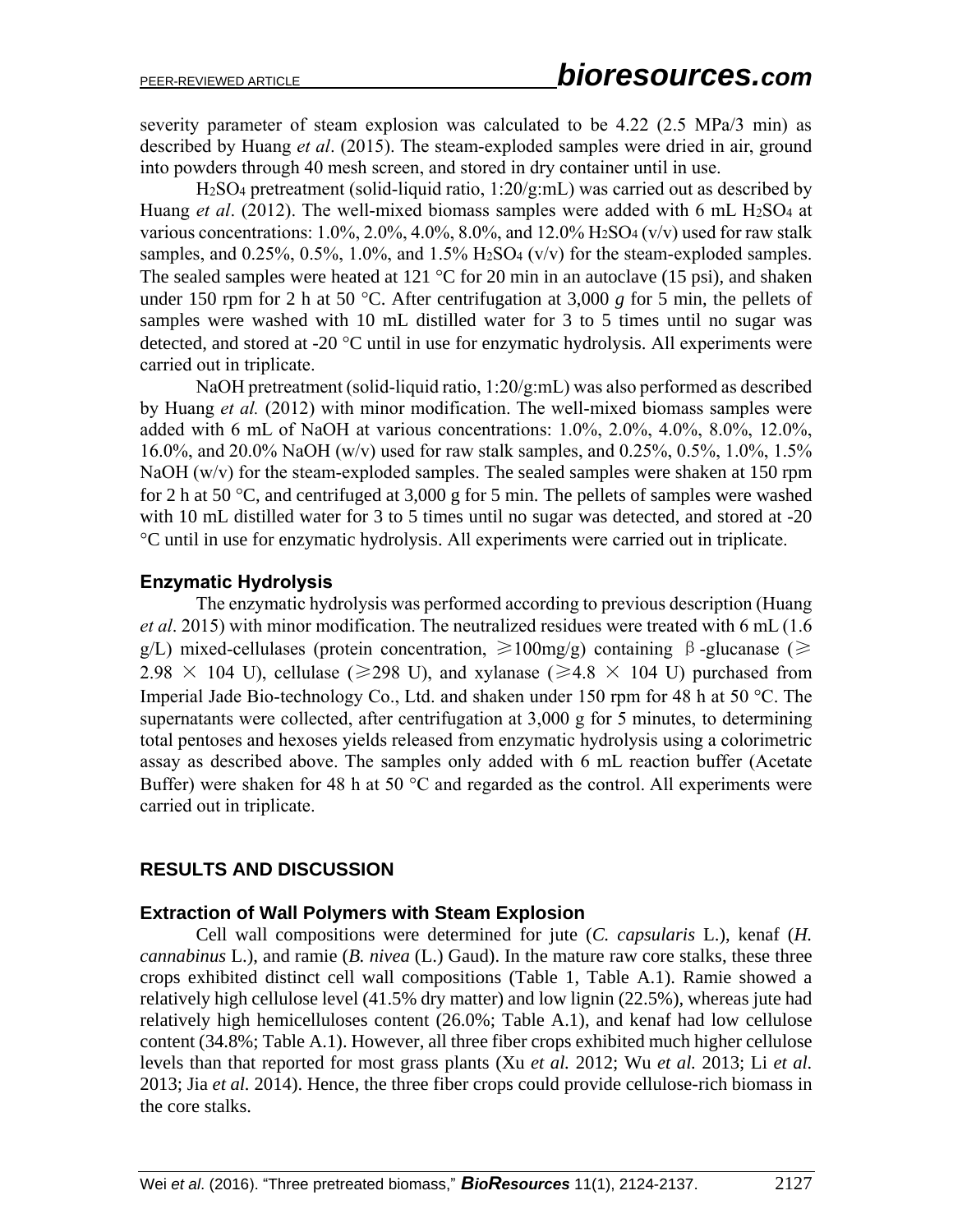Furthermore, the mature core stalks were pretreated with steam explosion. As a result, the steam explosion led to a distinctive wall polymer extraction in the three fiber crops (Table 1). In general, jute, kenaf, and ramie respectively showed hemicelluloses extractions with steam explosions of 68%, 69%, and 75%. However, jute also showed lignin extraction of 56%, whereas kenaf and ramie had lignin removals of 12% and 5% respectively. Hence, jute had a relatively reduced cellulose level by 5%, and kenaf exhibited an increased cellulose level by 12% at  $p < 0.01$  (n = 3, *t-test*). By comparison, ramie did not show significant cellulose alternation at  $p > 0.05$ .

|                | <b>Core Stalk</b>   | Cell wall composition (% dry matter) |       |                         |          |                |          |  |
|----------------|---------------------|--------------------------------------|-------|-------------------------|----------|----------------|----------|--|
| <b>Species</b> |                     | <b>Cellulose</b>                     |       | <b>Hemicelluloses</b>   |          | Lignin         |          |  |
| Jute           | <b>Raw material</b> | $39.8 \pm 0.3$                       |       | $26.0+0.3$              |          | $25.4 \pm 0.2$ |          |  |
|                | Steam-exploded      | **<br>$37.9 \pm 0.3$                 |       | $-4.74\%$ $8.12\pm0.03$ | $-68.8%$ | $11.1 \pm 0.2$ | $-56.1%$ |  |
| Kenaf          | <b>Raw material</b> | $34.8 \pm 0.3$                       |       | 24.7±0.64               |          | $24.4 \pm 1.2$ |          |  |
|                | Steam-exploded      | $39.1 \pm 0.2$                       | 12.3% | $6.23 \pm 0.02$         | $-74.8%$ | $21.5 \pm 0.1$ | $-11.9%$ |  |
| Ramie          | <b>Raw material</b> | $41.5 \pm 1.7$                       |       | $22.7 \pm 0.1$          |          | $22.5+0.2$     |          |  |
|                | Steam-exploded      | $43.9 \pm 1.2$                       | 5.68% | $7.31 \pm 0.01$         | $-67.8%$ | $21.3 \pm 0.5$ | $-5.26%$ |  |

**Table 1.** Cell Wall Composition (% dry matter) of the Raw Stalks and Steam-exploded Residues in the Three Fiber Crops

\*or \*\* Indicated significant differences between the raw stalks and steam-exploded residues by *t*-test at  $p$  < 0.05 or  $p$  < 0.01 (n = 3). <sup> $#$ </sup> Percentage of increased or decreased level between the raw stalks and steam-exploded residues: subtraction of two values divided by value of the raw stalks. Data indicated as mean ±SD (n=3). Jute: *Corchorus capsularis* L.; Kenaf: *Hibiscus cannabinus* L.; Ramie: *Boehmeria nivea (*Linn.) Gaudich*.*



Hexoses yields (% cellulose) released from enzymatic hydrolysis after the steam explosion pretreatments with dilute H2SO<sup>4</sup> (**A**) and NaOH (**B**); Raw indicated the raw core stalks without any pretreatment.

**Fig. 1.** Biomass saccharification under steam explosion pretreatments with dilute acid/alkali in the three fiber crops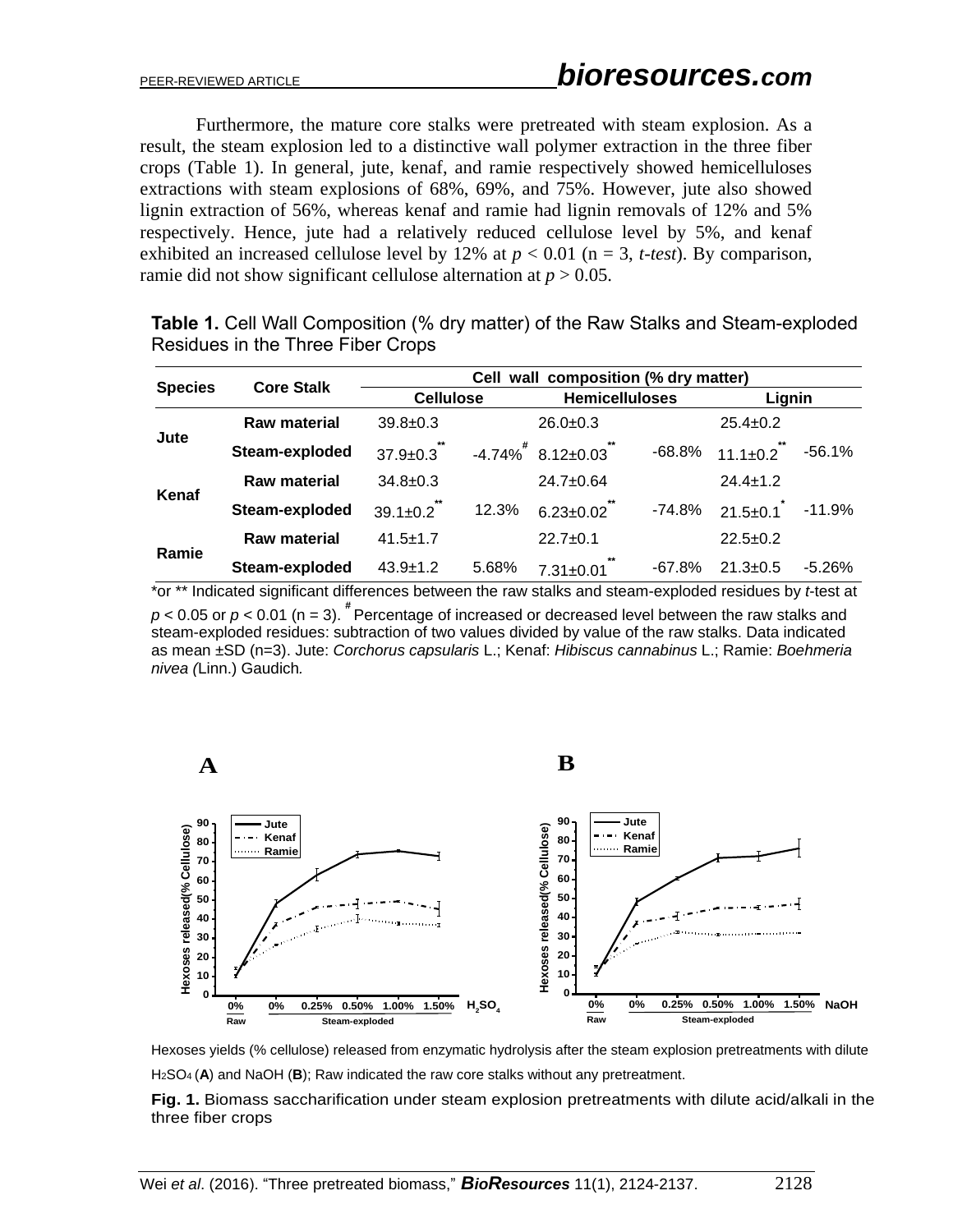Although steam explosion has been reported as playing a predominant role in hemicelluloses extraction (Alvira *et al*. 2010; Qiu and Chen 2012; Huang *et al*. 2015), the jute showed a more effective co-extraction for both hemicelluloses and lignin in the core stalks, indicating that jute is unique in terms of wall polymers co-extractions with steam explosion.

#### **Steam Explosion Enhancements on Biomass Saccharification**

The biomass enzymatic saccharification (or digestibility) was measured by calculating the hexoses yield (% cellulose) of enzymatic hydrolysis of biomass after pretreatment (Wu *et al*. 2013). To test steam explosion enhancement on biomass saccharification, two-step pretreatments (steam explosion followed with acid/alkali) were performed in the three fiber crops. Upon the first-step pretreatment (steam explosion only), jute, kenaf, and ramie respectively exhibited hexoses yields released from enzymatic hydrolysis at 48%, 37%, and 27% (Fig. 1; Table A.2), which were 2 to 4 folds higher than that of the raw core stalks (control, without steam explosion). Under sequential dilute acid (H2SO<sup>4</sup> at various concentrations) pretreatments with the steam-exploded residues, jute, kenaf, and ramie showed largely increased hexoses yields up to 76%, 49%, and 40%, respectively (Fig. 1A). Notably, a similar increase in hexoses yields was also observed in the sequential dilute alkali (NaOH) pretreatments (Fig. 1B), which was different from previous observations that alkali pretreatments can lead to much higher hexoses yields than those of acid pretreatments with raw biomass in many plant species (Xu *et al*. 2012; Wu *et al*. 2013; Li *et al*. 2014a; Jia *et al*. 2014). As steam explosion is somewhat like the acid pretreatment, which could predominately remove hemicelluloses (Jørgensen *et al*. 2007; Alvira *et al*. 2010), the present findings may imply that the sequential dilute acid and alkali pretreatments could lead to a similar enhancement on biomass saccharification in the three fiber crops. In addition, jute exhibited much higher hexoses yields than those of kenaf and ramie from the sequential acid and alkali pretreatments, due to large extractions of both hemicelluloses and lignin in jute samples (Table 1).

#### **Varied Enhancements on Biomass Digestibility by Chemical Pretreatments**

Compared with steam explosion enhancement on biomass saccharification, classic chemical pretreatments were also performed in the raw core stalks (without steam explosion) using various concentrations of  $H<sub>2</sub>SO<sub>4</sub>$  and NaOH (Fig. 2; Table A.3). Pretreated with low concentrations of  $H_2SO_4$  (1%, 2%) and NaOH (1%, 2%, 4%), the three fiber crops showed close hexoses yields. Under extremely high concentrations of H2SO<sup>4</sup> (12%), however, the fiber crops had the highest hexoses yields ranging from 28% to 34% (Fig. 2A; Table A.3), which were much lower than that of the dilute acid pretreatment with the steam-exploded residues (Table A.2). By comparison, the NaOH pretreatments led to hexoses yields higher than those of H<sub>2</sub>SO<sub>4</sub> pretreatments by 2 to 3 folds (Fig. 2B, Table A.3), consistent with the previous observations in other plant species examined (Xu *et al*. 2012; Wu *et al.* 2013; Li *et al.* 2014a; Jia *et al*. 2014). Notably, extremely high alkali concentration (16%) could respectively yield the highest hexoses levels, *i.e.* 76%, 90%, and 70% (Table A.2) in jute, kenaf, and ramie, among all pretreatments applied in this study including the pretreatment of steam explosion followed with dilute alkali (Table A.2).

In particular, the kenaf showed higher hexoses yield than the jute (Fig. 2B), compared to the pretreatment of steam explosion followed with dilute alkali (Fig. 1B). However, although chemical pretreatments could efficiently lead to the biomass digestions,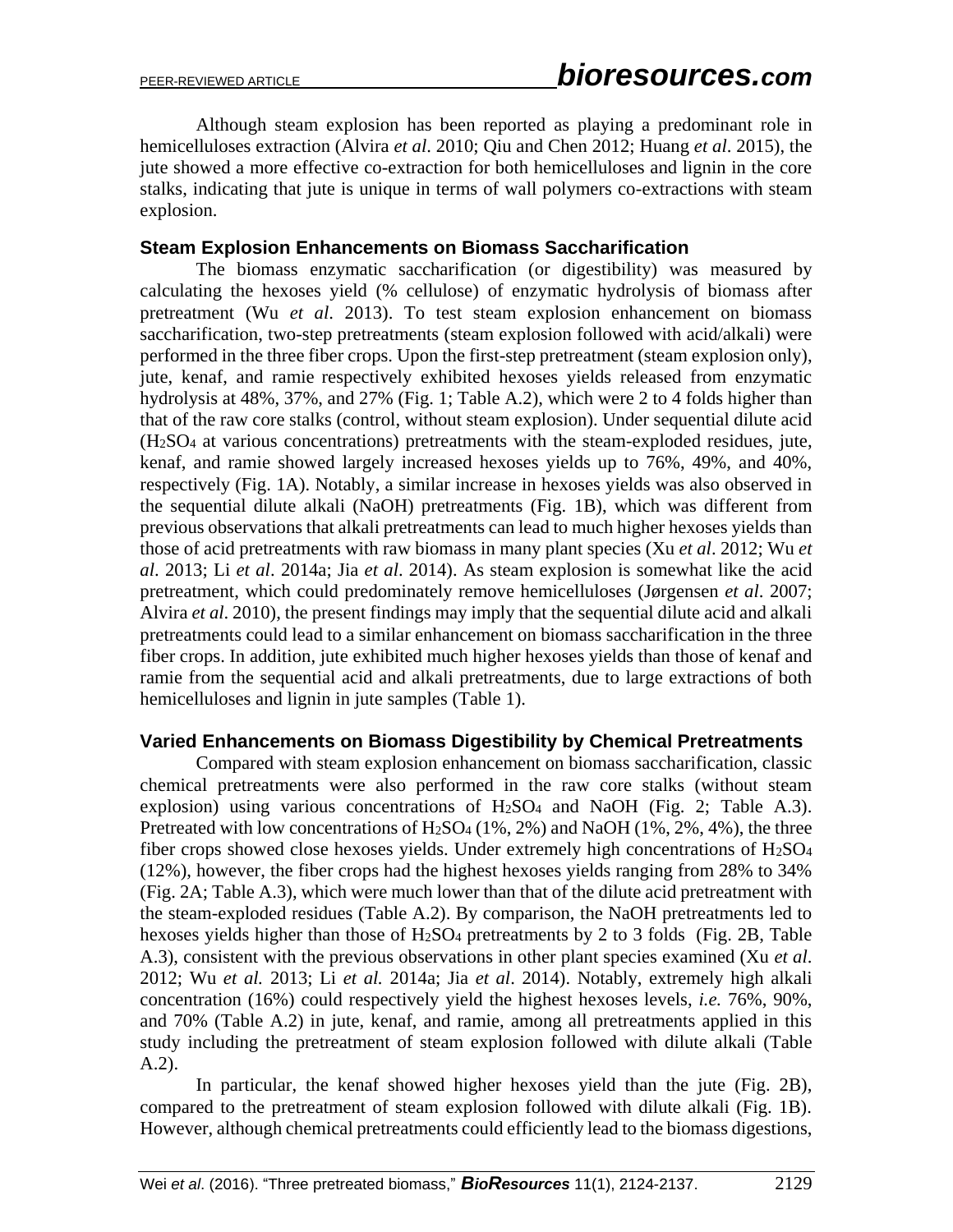harsh pretreatment (extremely high concentration) conditions are required, which could result in releasing abundant toxic compounds that seriously inhibit yeast fermentation (Klinke *et al.* 2004; Li *et al.* 2014b). In addition, the application of concentrated chemicals is less economical, regarding the high cost in chemical consumption and that pH neutralization and corrosion wear on machines (Kumar *et al.* 2009).

## **Large Alterations of Cellulose Features**

To understand the effects of steam explosion enhancements on biomass enzymatic saccharification, three major wall polymer features were characterized in the fiber crops. In terms of the cellulose features, lignocellulose crystalline index (CrI) and degree of polymerization (DP) of crystalline cellulose were detected in this work (Table 2; Table A.4).



Hexoses yields (% cellulose) released from enzymatic hydrolysis after the pretreatments of H2SO<sup>4</sup> (**A**) and NaOH (**B**) with the raw core stalks; Raw indicated the raw core stalks without any pretreatment.

|       | <b>Core Stalk</b>   |      | Crl (%)    | <b>DP</b>        |          |
|-------|---------------------|------|------------|------------------|----------|
| Jute  | <b>Raw material</b> | 46.7 |            | $270+0$          |          |
|       | Steam-<br>exploded  | 52.5 | $12.5\%$ # | $129 \pm 2^{**}$ | $-52.4%$ |
| Kenaf | <b>Raw material</b> | 44.7 |            | $354+2$          |          |
|       | Steam-<br>exploded  | 54.9 | 22.6%      | $205 + 4$ **     | $-42.2%$ |
| Ramie | <b>Raw material</b> | 49.1 |            | $324 + 4$        |          |
|       | Steam-<br>exploded  | 59.9 | 22.1%      | $191 \pm 3$ **   | $-41.0%$ |

**Table 2.** Crystalline Index (CrI) of Lignocellulose and Degree of Polymerization (DP) of Crystalline Cellulose in the Raw Stalks and Steam-Exploded Residues of Three Fiber Crops

**Fig. 2.** Biomass saccharification under pretreatments of NaOH and H<sub>2</sub>SO<sub>4</sub> at various concentrations in three fiber crops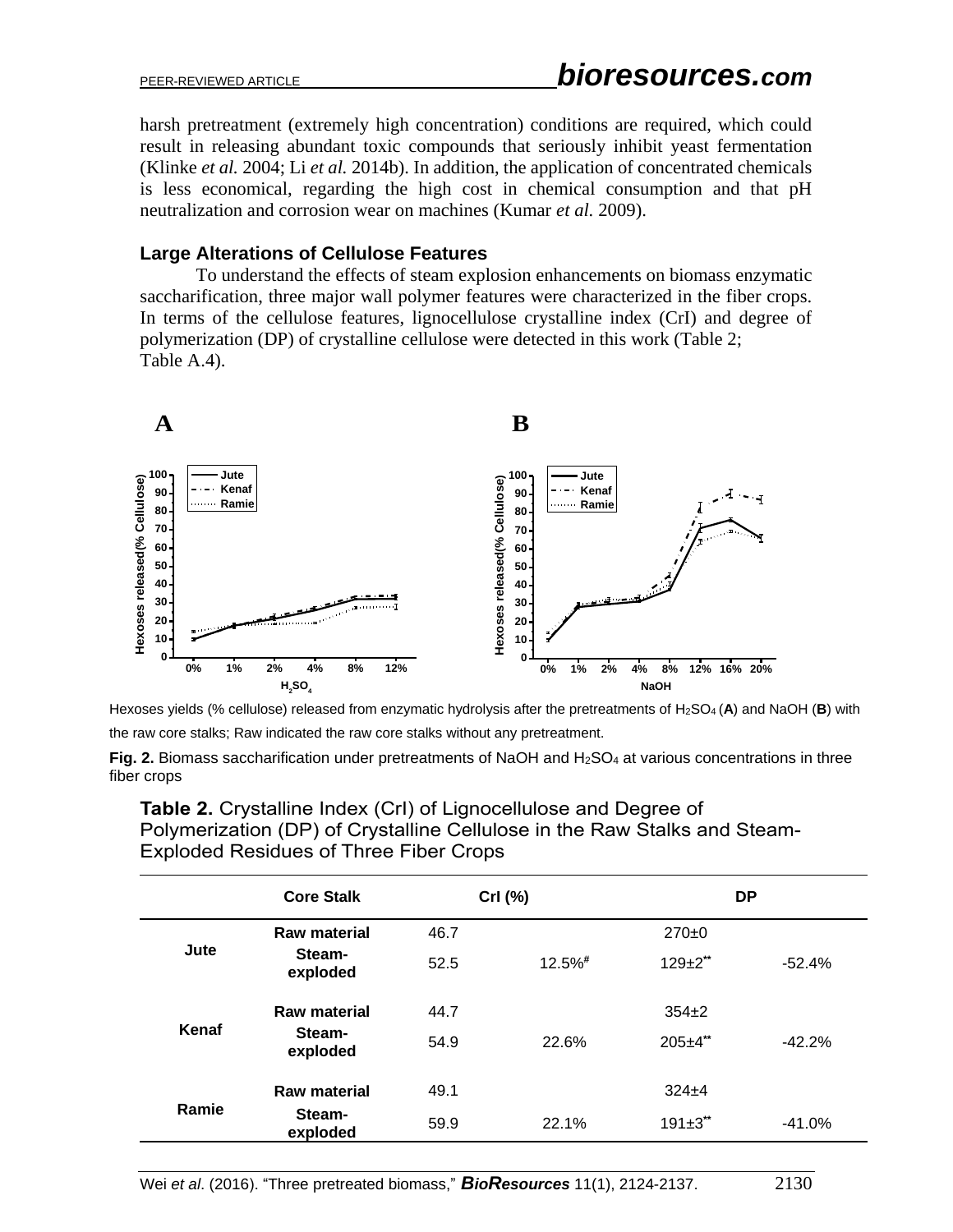In the raw core stalks (without steam explosion), kenaf demonstrated a lower CrI value than that of jute, whereas ramie had higher CrI than that of jute (Table A.4). As lignocellulose CrI is a negative factor on biomass enzymatic digestibility under various pretreatments in many plant species examined (Chang and holtzapple 2000; Zhang *et al*. 2013; Wu *et al*. 2013; Li *et al*. 2013; Li *et al*. 2014a), this could explain why kenaf showed higher hexoses yields than those of jute under 16% NaOH pretreatment, while ramie had the lowest hexoses yields under  $H_2SO_4$  pretreatments among the three fiber crops (Fig. 2).

By comparison, the steam explosion could significantly increase lignocellulose CrI and reduce crystalline cellulose DP (Table 2). As hemicelluloses negatively affect lignocelluloses CrI (Xu *et al*. 2012; Wu *et al*. 2013), an increase of lignocellulose CrI in the steam-exploded residues may be partially due to the large hemicelluloses extractions with the steam explosion in three fiber crops. Furthermore, the steam explosion could increase lignocellulose CrI values by 12%, 23% and 22%, but it reduced cellulose DP by 52%, 42%, and 41% in the jute, kenaf, and ramie species, respectively (Table 2), consistent with the recent report that steam explosion predominately reduces cellulose DP in cotton stalks (Huang *et al*. 2015). Hence, the fact that jute showed the lowest CrI increasing rate (12%) and the highest DP reducing rate (52%) among the three fiber crops, should be due to its effective co-extractions of both hemicelluloses and lignin with steam explosion (Table 1). Notably, the jute had lower CrI and DP values than that of the kenaf and ramie in the steam-exploded residues (Table A.4), consistent with the observations that jute had the highest hexoses yields under the pretreatment of steam explosion followed with the dilute acid or alkali pretreatments in three fiber crops (Fig. 1).

#### **Distinct Alterations of Hemicelluloses and Lignin Features**

As hemicelluloses and lignin features could affect biomass enzymatic digestibility in many plant species (Hendriks *et al*. 2009; Jordan *et al*. 2012; Wu *et al*. 2013), hemicellulosic monosaccharides and lignin monomers (monolignols) were measured in the three fiber crops (Tables 3 and 4). In terms of the hemicelluloses fraction extracted with 4 M KOH, the crops exhibited more than 90% xylose (Xyl) and minor other monosaccharides in the raw stalks (Table 3). However, a high proportion of glucose was observed in the steam-exploded residues, in particular jute's, which suggests that the increased glucose of steam-exploded residues was from the partial conversion of crystalline cellulose to poor/non-crystalline cellulose that was co-extracted with hemicelluloses. In terms of the Xyl/Ara ratio, jute showed a much reduced Xyl/Ara ratio in the steamexploded residues, whereas ramie showed an increased ratio, and kenaf was not very much altered (Table 3). On the other hand, jute had a higher Xyl/Ara ratio (128) than those of both kenaf (52) and ramie (63) in the raw stalks but showed a much lower Xyl/Ara ratio (18) than those of kenaf (52) and ramie (107) in the steam-exploded residues. Since Xyl/Ara is the main factor negatively affecting biomass enzymatic digestibility in many plant species examined (Wu *et al*. 2013; Li *et al*. 2013; Li *et al.* 2014a; Jia *et al*. 2014), the fact that jute showed much reduced Xyl/Ara ratio in the steam-exploded residue was consistent with its much increased hexoses yields (Fig. 1). By comparison, kenaf did not show Xyl/Ara alteration, whereas ramie exhibited a much increased Xyl/Ara ratio in the steam-exploded residues (Table 3), consistent with the findings that kenaf had a much lower hexoses yield than that of jute.

Recently, lignin has been characterized as playing dual roles in biomass saccharification (Studer *et al*. 2011; Xu *et al*. 2012; Wu *et al*. 2013; Li *et al*. 2014c), due to the distinct proportions of three monolignols in different plant species examined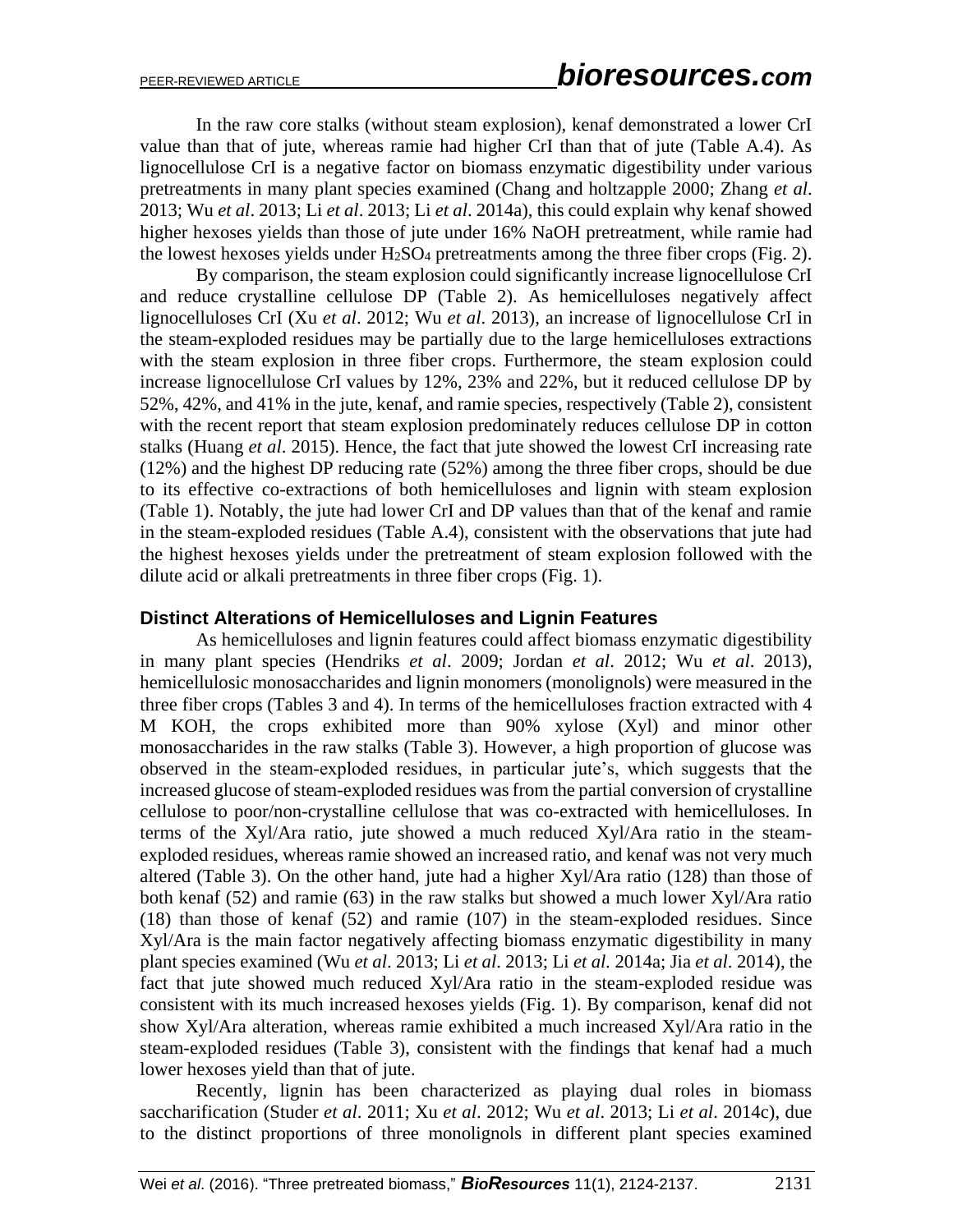(Boerjan *et al*. 2003; Klinke *et al.* 2004). In this study, a large variation of three monolignols was found among the three fiber crops (Table 4). In the raw stalks, ramie exhibited much lower coniferyl alcohol (G) and relatively higher *p*-coumaryl alcohol (H) proportions, compared with jute and kenaf. Ramie also had a very much lower sinapyl alcohol (S), by 9 to 10 folds, compared to that of jute and kenaf in the steam-exploded residues, leading to much low S/G and S/H ratios (Table 4). Furthermore, jute and kenaf showed quite different G/H and S/H ratios in both raw stalks and steam-exploded residues, and all three fiber crops had an extremely low H-monomer level in the raw stalks, greatly different from the grass plants that have been examined (Xu *et al*. 2013; Wu *et al*. 2013; Li *et al*. 2014a).

| <b>Species</b> | <b>Core Stalk</b>  | Hemicellulosic Monosaccharides (% total content) |            |      |       |      |       | <b>Total</b> | Xyl/Ara  |        |
|----------------|--------------------|--------------------------------------------------|------------|------|-------|------|-------|--------------|----------|--------|
|                |                    | Rha                                              | <b>Fuc</b> | Ara  | Xyl   | Man  | Glu   | Gal          | (umol/g) |        |
| Jute           | Raw<br>material    | 0.83                                             | 0.18       | 0.74 | 95.18 | 1.69 | 0.26  | 1.11         | 524.32   | 127.86 |
|                | Steam-<br>exploded | 0.46                                             | 0.19       | 3.01 | 53.48 | 6.16 | 36.48 | 0.22         | 23.02    | 17.75  |
| Kenaf          | Raw<br>material    | 1.68                                             | 0.14       | 1.77 | 92.28 | 1.96 | 0.34  | 1.83         | 521.73   | 52.03  |
|                | Steam-<br>exploded | 0.56                                             | 0.05       | 1.66 | 85.41 | 4.65 | 6.63  | 1.04         | 54.57    | 51.57  |
| Ramie          | Raw<br>material    | 1.76                                             | 0.22       | 1.45 | 90.87 | 2.61 | 1.09  | 2            | 439.5    | 62.88  |
|                | Steam-<br>exploded | 0.59                                             | 0.16       | 0.78 | 82.94 | 6.72 | 7.91  | 0.91         | 54.59    | 106.86 |

**Table 3.** Monosaccharide Composition of Hemicelluloses (% total content) in the Raw Stalks and Steam-exploded Residues of the Three Fiber Crops

In addition, a correlation analysis was performed between monolignol levels (μmol/g dry matter of the steam-exploded residues) and hexoses yields of enzymatic hydrolysis (Table A.5). Notably, only G-monomer exhibited a negative correlation with the hexoses yields under all pretreatments performed at  $p < 0.01$  (n = 3), suggesting that the G-monomer may mainly determine the lignin negative effect on biomass digestibility in three fiber crops. Hence, the steam explosion could distinctively extract lignin in the three fiber crops, which caused greatly different monolignol proportions and thus affecting biomass enzymatic saccharification.

#### **Mechanism of Steam-Explosion Distinct Enhancements**

To gain insights into the mechanism of how steam explosion distinctly enhances biomass saccharification in the three fiber crops, a further correlation analysis was carried out between the altered amounts (μmol/g, dry matter) of hemicellulosic monosaccharides and three monolignols under steam explosion (Fig. 3). As a result, a positive correlation was found between the altered Xyl and the G-monomer at  $p < 0.01$  (Fig. 3). Notably, an extremely high positive correlation coefficient (0.999) was observed between the altered Xyl and G-monomer upon the steam explosion, leading to an almost linear relationship of Xyl and G-monomer in three fiber crops (Fig. 3).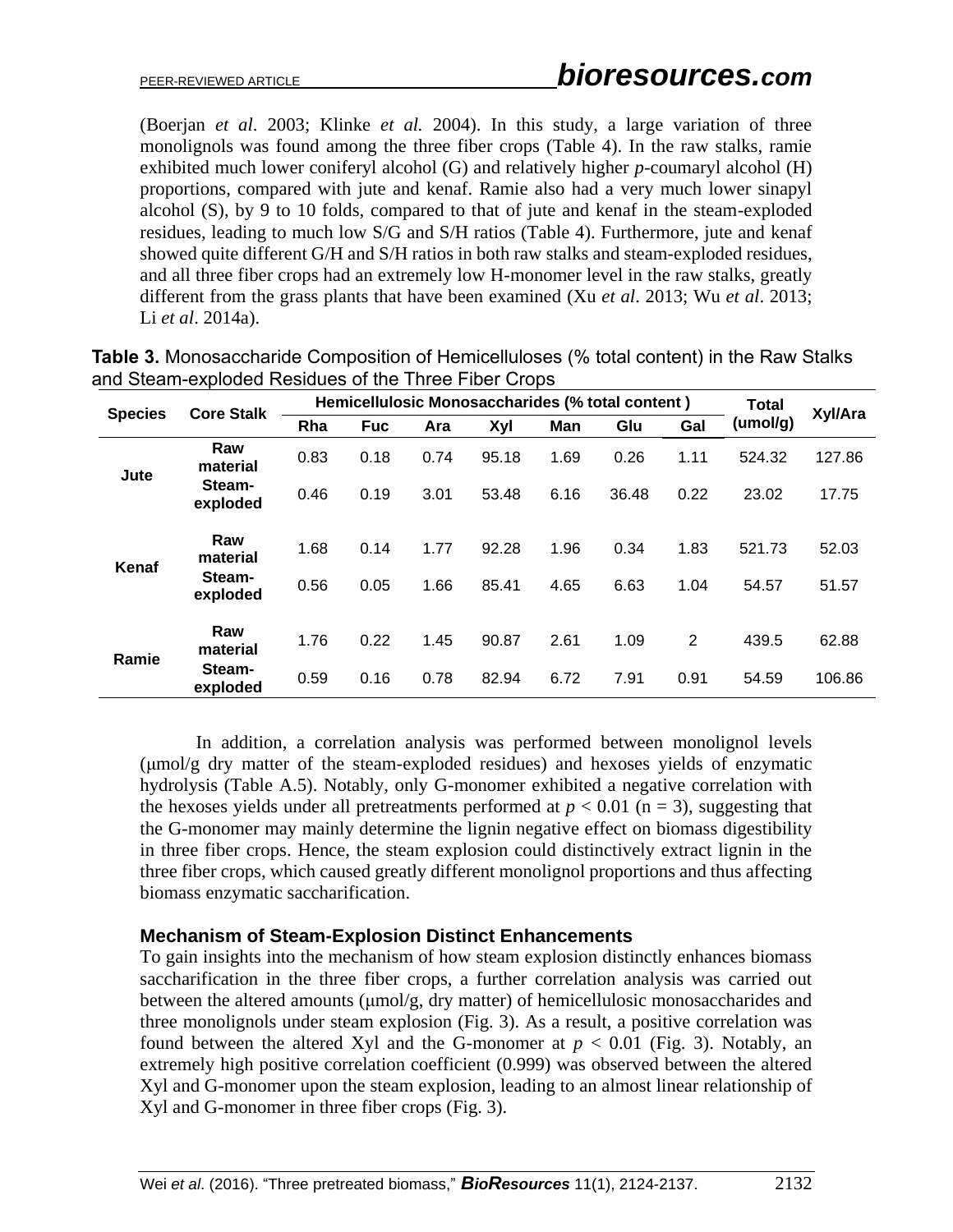

The altered Xyl or G- and H- monomers were subjective to subtraction of Xyl or G- and H-monomer amount (μmol/g dry matter) of the raw stalks with the steam-exploded residues in three fiber crops (Table A.6).

**Fig. 3.** Correlation between the altered Xyl and G- or H-monomer under steam explosion

|                | <b>Core Stalk</b> |       | % of total |       |      | G/H   | S/H   |  |
|----------------|-------------------|-------|------------|-------|------|-------|-------|--|
| <b>Species</b> |                   | н     | S<br>G     |       | S/G  |       |       |  |
|                | Raw material      | 3.63  | 44.44      | 51.93 | 1.17 | 12.25 | 14.31 |  |
| Jute           | Steam-exploded    | 7.09  | 57.41      | 35.51 | 0.62 | 8.10  | 5.01  |  |
|                | Raw material      | 1.64  | 44.38      | 53.98 | 1.22 | 27.10 | 32.96 |  |
| Kenaf          | Steam-exploded    | 1.95  | 54.04      | 44.02 | 0.81 | 27.78 | 22.63 |  |
| Ramie          | Raw material      | 10.10 | 28.19      | 61.71 | 2.19 | 2.79  | 6.11  |  |
|                | Steam-exploded    | 35.65 | 59.89      | 4.46  | 0.07 | 1.68  | 0.13  |  |

|  | <b>Table 4.</b> Three Monolignol Composition of Lignin (% total) in the Raw Stalks and |  |
|--|----------------------------------------------------------------------------------------|--|
|  | Steam-exploded Residues of the Three Fiber Crops                                       |  |

This also suggests that Xyl may have a relatively tight interaction with G-monomer that mainly determines lignin-hemicelluloses co-extraction with steam explosion. In addition, kenaf and ramie showed increased G-monomer amounts in the steam-exploded residues (Table A.6), compared to the jute with a reduced amount, indicating that kenaf and ramie had much less lignin extraction with steam explosion than that of jute (Table 1).

In summary, a hypothetical model could be proposed to elucidate the steam explosion distinct enhancements on biomass saccharification for the three fiber crops (Fig. A.1). In general, the steam explosion could largely extract hemicelluloses in all three fiber crops, as reported in other plant species (Alvira *et al*. 2010; Chen and Liu 2007; Qiu and Chen 2012), but it could only co-extract large amount of lignin in jute, in contrast to the cases of kenaf and ramie. The large co-extraction of hemicelluloses and lignin in jute was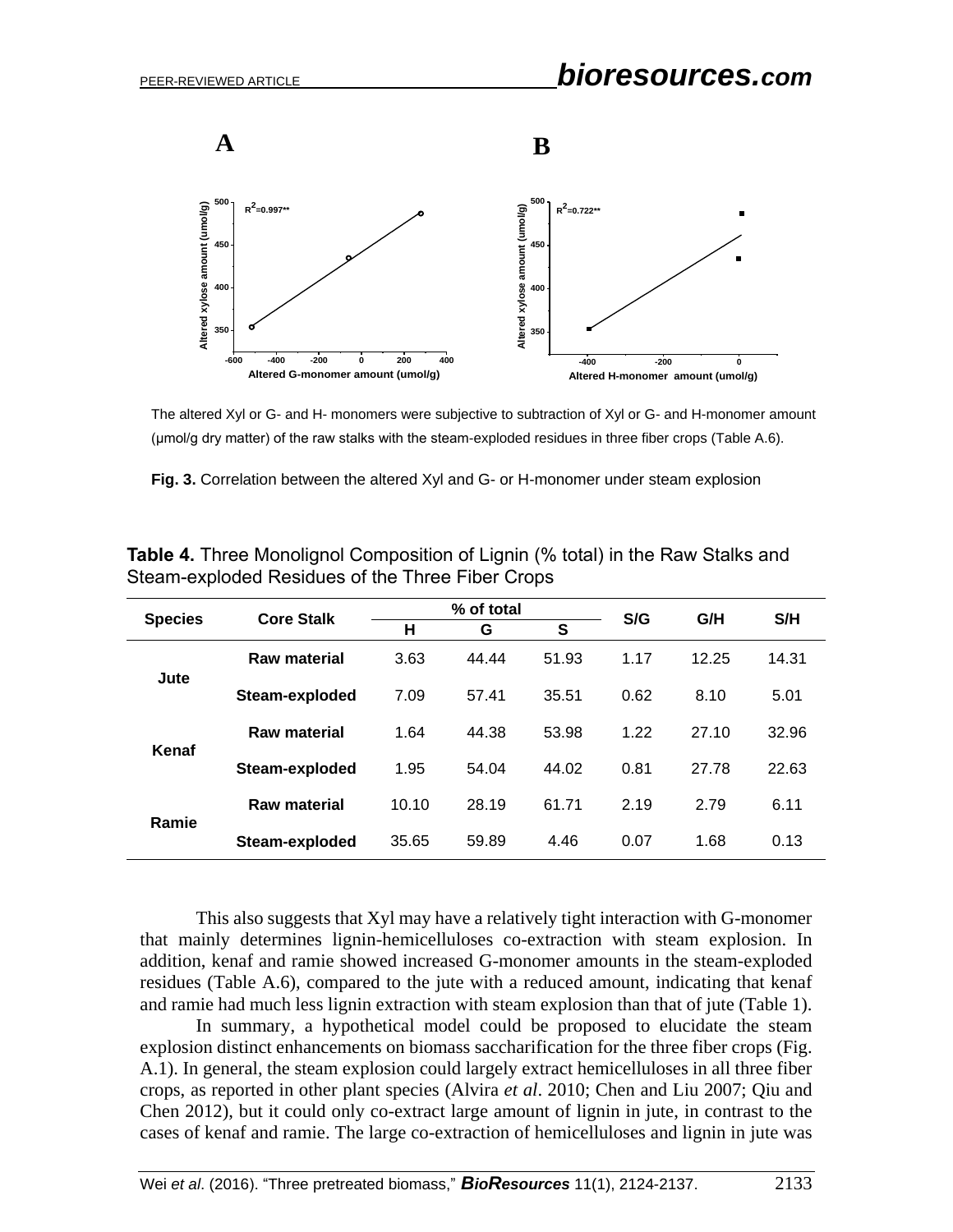due to an efficient removal of both Xyl and G-monomer with the steam explosion. Hence, the hemicelluloses and lignin co-extractions with steam explosion could cause greatly reduced cellulose DP (Table 2), hemicellulosic Xyl/Ara (Table 3), and G-monomer (Table A.6) in jute, which had an integrative and positive effect on biomass saccharification. By comparison, kenaf did not exhibit much altered Xyl/Ara and G-monomer under steam explosion, thereby resulting in a much lower biomass digestibility compared with jute (Fig. A.1). In addition, despite the fact that ramie showed reduced cellulose DP, it had the lowest biomass saccharification among three fibers crops (Figs. 1 and 2), probably due to a large increase in Xyl/Ara ratio (Table 3) and G-monomer level (Table A.6) in the steamexploded residues.

## **CONCLUSIONS**

- 1. Steam explosion pretreatment led to enhanced biomass enzymatic digestibility distinctive in three fiber crops, and the subsequent dilute acid/alkali pretreatments further increased hexoses yields from enzymatic hydrolysis. Without steam explosion, extremely high concentration alkali (16% NaOH) pretreatment could also result in high hexoses yield in raw biomass samples.
- 2. Steam explosion could effectively co-extract hemicelluloses and lignin in the jute, leading to its highest hexoses yield among three fiber crops.
- 3. Cellulose DP, hemicellulosic Xyl/Ara, and lignin G-monomer are the main factors that negatively affect biomass enzymatic saccharification in the three crops.

## **ACKNOWLEDGMENTS**

This work was supported in part by grants from the 111 Project of Ministry of Education of China (B08032), and HZAU Changjiang Scholar Promoting Project (52204- 07022).

## **REFERENCES CITED**

- Alvira, P., Tomás-Pejó, E., Ballesteros, M., and Negro, M. J. (2010). "Pretreatment technologies for an efficient bioethanol production process based on enzymatic hydrolysis: A review," *Bioresour. Technol.* 101(13), 4851-4861. DOI:10.1016/j.biortech.2009.11.093
- Angelini, L.G., and Tavarini S. (2013). "Ramie [*Boehmeria nivea (L.) Gaud.*] as a potential new fibre crop for the Mediterranean region: Growth, crop yield and fibre quality in along-term field experiment in Central Italy," *Ind. Crop. Prod.* 51, 138-144. DOI: 10.1016/j.indcrop.2013.09.009
- Baucher, M., Bernard-Vailhe, M. A., Chabbert, B., Besle, J. M., Opsomer, C., Van Montagu, M., and Botterman, J. (1999). "Down-regulation of cinnamyl alcohol dehydrogenase in transgenic alfalfa (*Medicago sativa* L*.*) and the effect on lignin composition and digestibility," *Plant. Mol. Biol.* 39(3), 437-447. DOI: 10.1023/A:1006182925584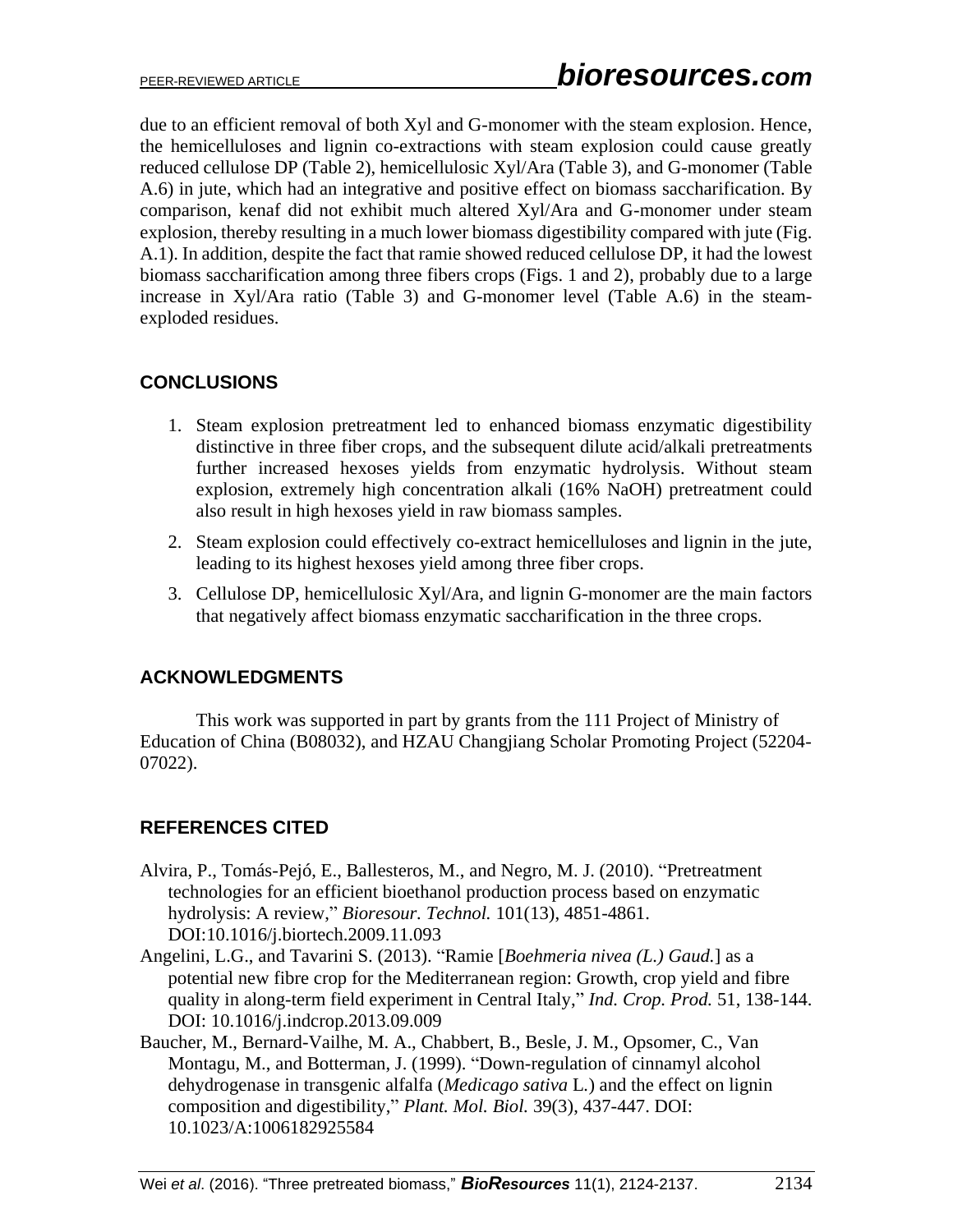- Boerjan, W., Ralph, J., and Baucher, M. (2003). "Lignin biosynthesis," *Annu. Rev. Plant. Biol*. 54, 519-546. DOI: 10.1146/annurev.arplant.54.031902.134938
- Chang, V. S., and Holtzapple, M. T. (2000). "Fundamental factors affecting biomass enzymatic reactivity," *Appl. Biochem. Biotech.* 84–86, 5-37. DOI: 10.1385/ABAB:84-86:1-9:5
- Chen, F., and Dixon, R.A. (2007). "Lignin modification improves fermentable sugar yields for biofuel production," *Nat. Biotech.* 25(7), 759-761. DOI: 10.1038/nbt1316.
- Chen, H. Z., and Liu, L.Y. (2007). "Unpolluted fractionation of wheat straw by steam explosion and ethanol extraction," *Bioresour. Technol.* 98(3), 666-676. DOI:10.1016/j.biortech.2006.02.029
- Dien, B., Jung, H., Vogel, K., Casler, M., Lamb, J., Iten, L., Mitchell, R., and Sarath, G. (2006). "Chemical composition and response to dilute-acid pretreatment and enzymatic saccharification of alfalfa, reed canary grass, and switchgrass," *Biomass. Bioenerg*. 30(10), 880-891. doi:10.1016/j.biombioe.2006.02.004 FAOSTAT [http:// http://faostat3.fao.org/home/E]
- Himmel, M. E., Ding, S. Y., Johnson, D. K., Adney, W. S., Nimlos, M. R., Brady, J. W., and Foust, T. D. (2007). "Biomass recalcitrance: engineering plants and enzymes for biofuels production," *Science* 315(5813), 804-807. DOI: 10.1126/science.1137016
- Hendriks, A. T. W. M., and Zeeman, G. (2009). "Pretreatments to enhance the digestibility of lignocellulosic biomass," *Bioresour. Technol.* 100, 10-18.
- Huang, J. F., Xia, T., Li, A., Yu, B., Li, Q., Tu, Y. Y., Zhang, W., Yi, Z. L., and Peng, L. C. (2012). "A rapid and consistent near infrared spectroscopic assay for biomass enzymatic digestibility upon various physical and chemical pretreatments in *Miscanthus*," *Bioresour. Technol.* 121, 274-281. DOI:10.1016/j.biortech.2012.06.015
- Huang, Y., Wei, X. Y., Zhou, S. G., Liu, M. Y., Tu, Y. Y., Li, A., Chen, P., Wang, Y. T., Zhang, X. W., Tai, H. Z., Peng, L. C., and Xia, T. (2015). "Steam explosion distinctively enhances biomass enzymatic saccharification of cotton stalks by largely reducing cellulose polymerization degree in *G. barbadense and G. hirsutum*," *Bioresour. Technol.* 181, 224-230. DOI:10.1016/j.biortech.2015.01.020
- Jørgensen, H., Kristensen, J. B., and Felby, C. (2007). "Enzymatic conversion of lignocellulose into fermentable sugars: challenges and opportunities," *Biofuels. Bioprod. Bioref.* 1(2), 119-134. DOI: 10.1002/bbb.4
- Jordan, D. B., and Bowman, B. J. (2012). "Plant cell walls to ethanol," *Biochem. J.* 442, 241-252. DOI: 10.1002/bbb.4
- Jia, J., Yu, B., Wu, L. M., Wang, H. W., Wu, Z. L., Li, M., Huang, P. Y., Feng, S. Q., Chen, P., Zheng, Y. L., and Peng, L. C. (2014). "Biomass enzymatic saccharification is determined by the non-KOH-extractable wall polymer features that predominately affect cellulose crystallinity in corn," *PLoS One* 2014, 9: e108449. DOI: 10.1371/journal.pone.0108449.
- Klinke, H. B., Thomsen, A. B., and Ahring, B. K. (2004). "Inhibition of ethanolproducing yeast and bacteria by degradation products produced during pre-treatment of biomass," *Appl. Microbiol. Biotechnol.* 66(1), DOI: 10–26. 10.1007/s00253-004- 1642-2
- Klemm, D., Heublein, B., Fink, H. P., and Bohn, A. (2005). "Cellulose: Fascinating biopolymer and sustainable raw material," *Angew. Chem. Int. Ed.* 36(36), 3358-3393. DOI: 10.1002/chin.200536238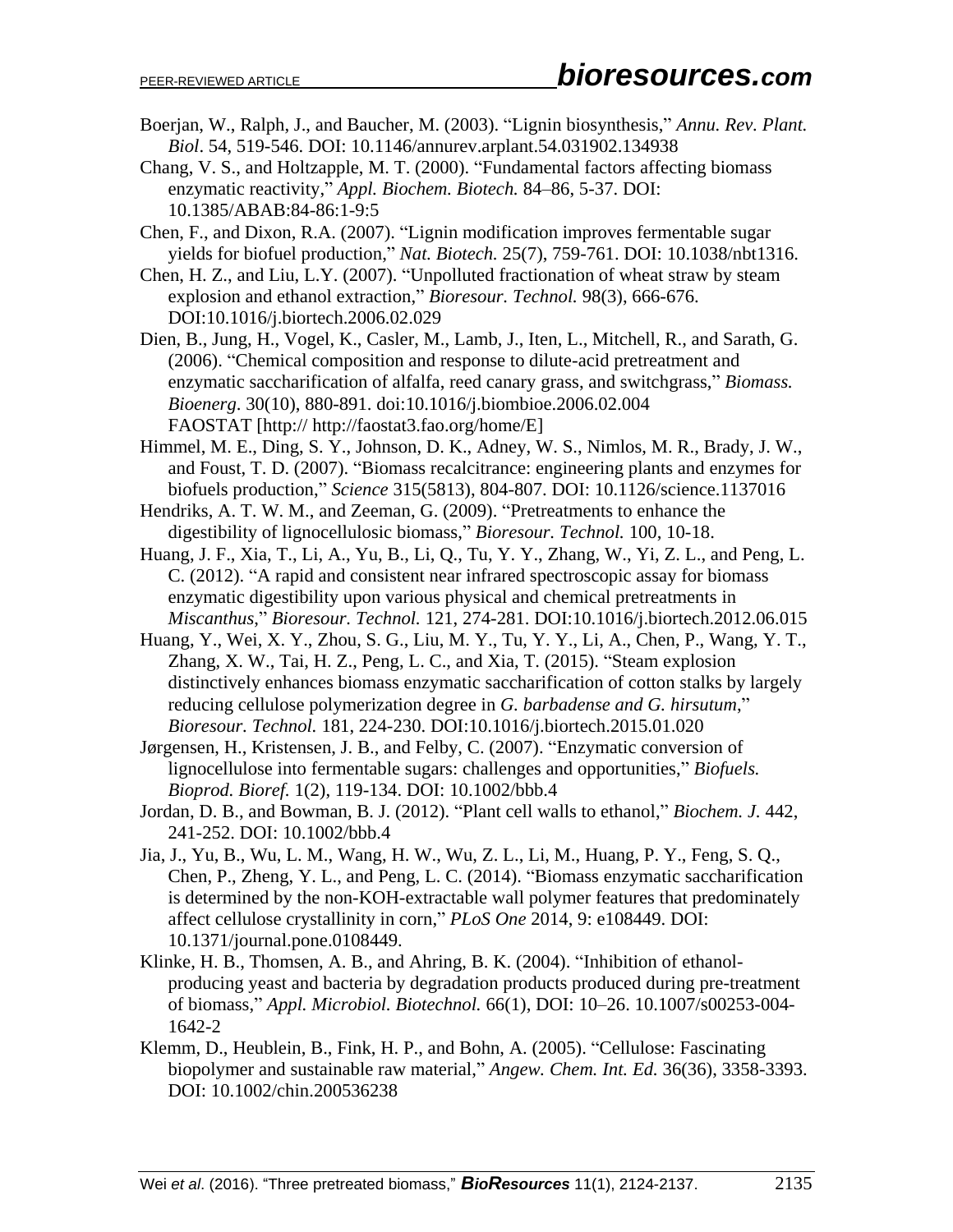- Kumar, V., and Kothari, S. H. (1999). "Effect of compressional force on the crystallinity of directly compressible cellulose excipients," *Int. J. Phar.* 177(2), 173-182. DOI:10.1016/S0378-5173(98)00340-8
- Kumar, P., Barrett, D. M., Delwiche, M. J., and Stroeve. P. (2009). "Methods for pretreatment of lignocellulosic biomass for efficient hydrolysis and biofuel production," *Ind. Eng. Chem. Res.* 48, 3713-3729. DOI: 10.1002/chin.200536238
- Lam, T. B. T., Hori, K., and Iiyama, K. (2003). "Structural characteristics of cell walls of kenaf (*Hibiscus cannabinus* L.) and fixation of carbon dioxide," *J. Wood. Sci.* 49(3), 255-261. DOI: 10.1007/s10086-002-0469-7
- Li, F. C., Ren, S. F., Zhang, W., Xu, Z. D., Xie, G. S., Chen, Y., Tu, Y. Y., Li, Q., Zhou S. G., Li, Y., Tu, F., Liu, L., Wang, Y. T., Jiang, J. X., Qin, J. P., Li, S. Z., Li, Q. W., Jing, H. C., Zhou, F. S., Gutterson, N., and Peng, L. C. (2013). "Arabinose substitution degree in xylan positively affects lignocellulose enzymatic digestibility after various NaOH/H2SO<sup>4</sup> pretreatments in *Miscanthus,*" *Bioresour. Technol.* 130, 629-637. DOI:10.1016/j.biortech.2012.12.107
- Li, M., Feng, S. Q., Wu, L. M., Li, Y., Fan, C. F., Zhang, R., Zou, W. H., Tu, Y. Y., Jing, H. C., Li, S. Z., and Peng, L. C. (2014a). "Sugar-rich sweet sorghum is distinctively affected by wall polymer features for biomass digestibility and ethanol fermentation in bagasse," *Bioresour. Technol.* 167, 14-23. DOI:10.1016/j.biortech.2014.04.086
- Li, M., Si, S. L., Hao, B., Zha, Y., Wan, C., Hong, S. F., Kang, Y. B., Jia, J., Zhang, J., Li, M., Zhao, C. Q., Tu, Y. Y., Zhou, S. G., and Peng, L. C. (2014b). "Mild alkalipretreatment effectively extracts guaiacyl-rich lignin for high lignocellulose digestibility coupled with largely diminishing yeast fermentation inhibitors in *Miscanthus*," *Bioresour. Technol.* 169, 447-456. DOI:10.1016/j.biortech.2014.07.017
- Li, Z. R., Zhao, C. Q., Zha, Y., Wan, C., Si, S. L., Liu, F., Zhang, R., Li, F. C., Yu, B., Yi, Z. L., Xu, N., Peng, L. C., and Li, Q. (2014c). "The minor wall-networks between monolignols and interlinked-phenolics predominantly affect biomass enzymatic digestibility in *Miscanthus*," *PLoS. One*. 9, e105115. DOI:10.1371/journal.pone.0105115.
- Li, F., Zhang, M. L., Guo, K., Hu, Z., Zhang, R., Feng, Y. Q., Yi, X. Y., Zou, W. H., Wang, L. Q., Wu, C. Y., Tian, J. S., Lu, T. G., Xie, G. S, and Peng, L. C. (2014d). "High-level hemicellulosic arabinose predominately affects lignocellulose crystallinity for genetically enhancing both plant lodging resistance and biomass enzymatic digestibility in rice mutants," *Plant Biotechnol. J*., pp. 1-12. DOI: 10.1111/pbi.12276.
- Puri, V.P. (1984). "Effect of crystallinity and degree of polymerization of cellulose on enzymatic saccharification," *Biotechnol. Bioeng.* 26(10), 1219-1222. DOI: 10.1002/bit.260261010
- Peng, L. C., Hocart, C. H., Redmond, J. W., and Williamson, R. E. (2000). "Fractionation of carbohydrates in *Arabidopsis* root cell walls shows that three radial swelling loci are specifically involved in cellulose production," *Planta.* 211(3), 406-414. DOI: 10.1007/s004250000301
- Qiu, W. H., and Chen, H. Z. (2012). "Enhanced the enzymatic hydrolysis efficiency of wheat straw after combined steam explosion and laccase pretreatment," *Bioresour*. *Technol.* 118, 8-12. DOI:10.1016/j.biortech.2012.05.033
- Studer, M. H., DeMartini, J. D., Davis, M. F., Sykes, R. W., Davison, B., Keller, M., Tuskan, G. A., and Wyman, C. E. (2011). "Lignin content in natural *Populus* variants